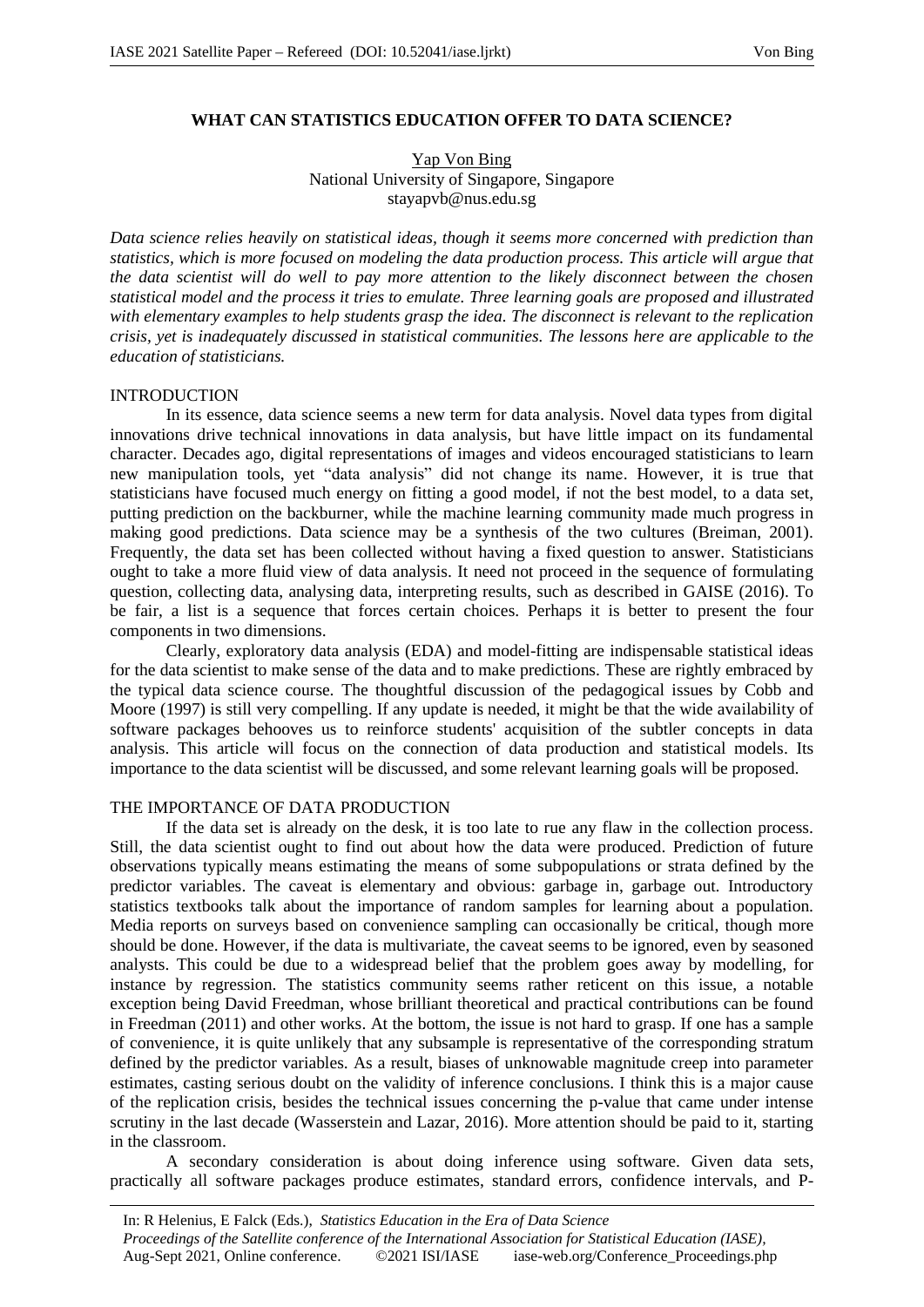values based on some standard models. But the output rarely carries a warning that the procedures may not be valid if the underlying model assumptions are inadequate "empirical commitments" (Freedman, 2011). Thus the numbers appear definitive, as if the algorithms apply universally, like taking the logarithm of a positive real number. It is necessary for the data scientist to know the contingency of such outputs on assumptions about how the data were produced, which is a potential impetus to look for an alternative analysis if necessary.

#### LEARNING GOALS

Here are three learning goals pertaining to data production that should be useful for the future data scientist. Each goal will be explained in some detail and illustrated with examples.

### *[A] Standard inference procedures do not always work*

From a mathematical point of view, this point is not surprising. The properties of inference procedures, such as the claim that the standard 95% confidence interval (CI) for a probability of success indeed has a coverage probability of 95% with a sufficiently large sample, depend on the fact that the data were generated from independent and identically distributed (IID) Bernoulli random variables. If it were not so, the properties may not hold. Students need to know this fact as early as possible, ideally when they first encounter an example on inference, which is likely before they see (if ever) a logical justification of the inference procedures. In order for students to know, it is better for them to experience concrete examples, even for theoretically prepared students.

Example A1. Suppose a simple random sample of size 100 was taken from a population of 5 million adults, to estimate the proportion who violated some law for controlling an epidemic. Since 100 is much smaller than 5 million, the draws can be regarded as independent, so that the responses (0: no violation, 1: some violation) are like realisations of IID Bernoulli(p) random variables  $X_1, X_2,$  $\ldots$ ,  $X_{100}$ , p being the population proportion of violators. Unknown to the interviewers, a proportion d  $\lt$ 1 of those who violated the law will admit to it. It is intuitive that the standard procedure will underestimate p. Some algebra will convince the student that the estimate will fluctuate around dp, and that as the sample size increases, the coverage probability of the standard 95% CI will go to zero.

Example A2. A large population consists of two subpopulations whose sizes are proportional to w<sub>1</sub> and w<sub>2</sub>, where w<sub>1</sub> + w<sub>2</sub> = 1. Simple random samples of sizes n<sub>1</sub> and n<sub>2</sub> are taken from the subpopulations, where  $n_i$  is not proportional to w<sub>i</sub>. The  $n_1 + n_2$  responses, all 0's and 1's, are displayed as an unannotated column. Then the standard analysis will yield a biased estimate of the population proportion of 1's.

Both examples must be demonstrated by computer simulations, which are excellent tools for students to learn coding, and also crucially to appreciate frequency-based probability, random variables, and to fully grasp the learning goal. For more complicated data sets, it is usually possible to propose multiple models, which might be compared in some automated fashion. However, in both our examples, the only sensible model is the standard one postulating IID Bernoulli random variables. The success probability is not the parameter of interest, and the problem cannot be fixed in an automated way. Further investigation into the process of data production is necessary to obtain an appropriate procedure. Although extremely simple, binary data occur so frequently in practice and their analyses are reported so widely, that it is a social duty to help students get the ideas clearly.

In many interesting surveys reported in the media, the selection process is not random. For example, soliciting responses on the internet is unlikely to yield a representative sample; it is a sample of convenience. We are justified to believe that the standard inference will perform even worse than our examples. Since it is more challenging to simulate a non-random process on a computer, it is hard to use computer simulation to support this belief.

A more general lesson is that, just because some inference procedure has been applied to a data set does not mean its conclusion is trustworthy.

#### *[B] Given a data set with a fitted statistical model, state the model in terms of random variables*

In an abstract sense, a statistical model fitted is a statement about data production. Stating the model means saying which numbers are assumed to be realisations of certain random variables, i.e., generated from their joint distribution; these belong to the response or dependent variables. The joint distribution is to be specified up to the parameters. Ideally, given certain values for the parameters,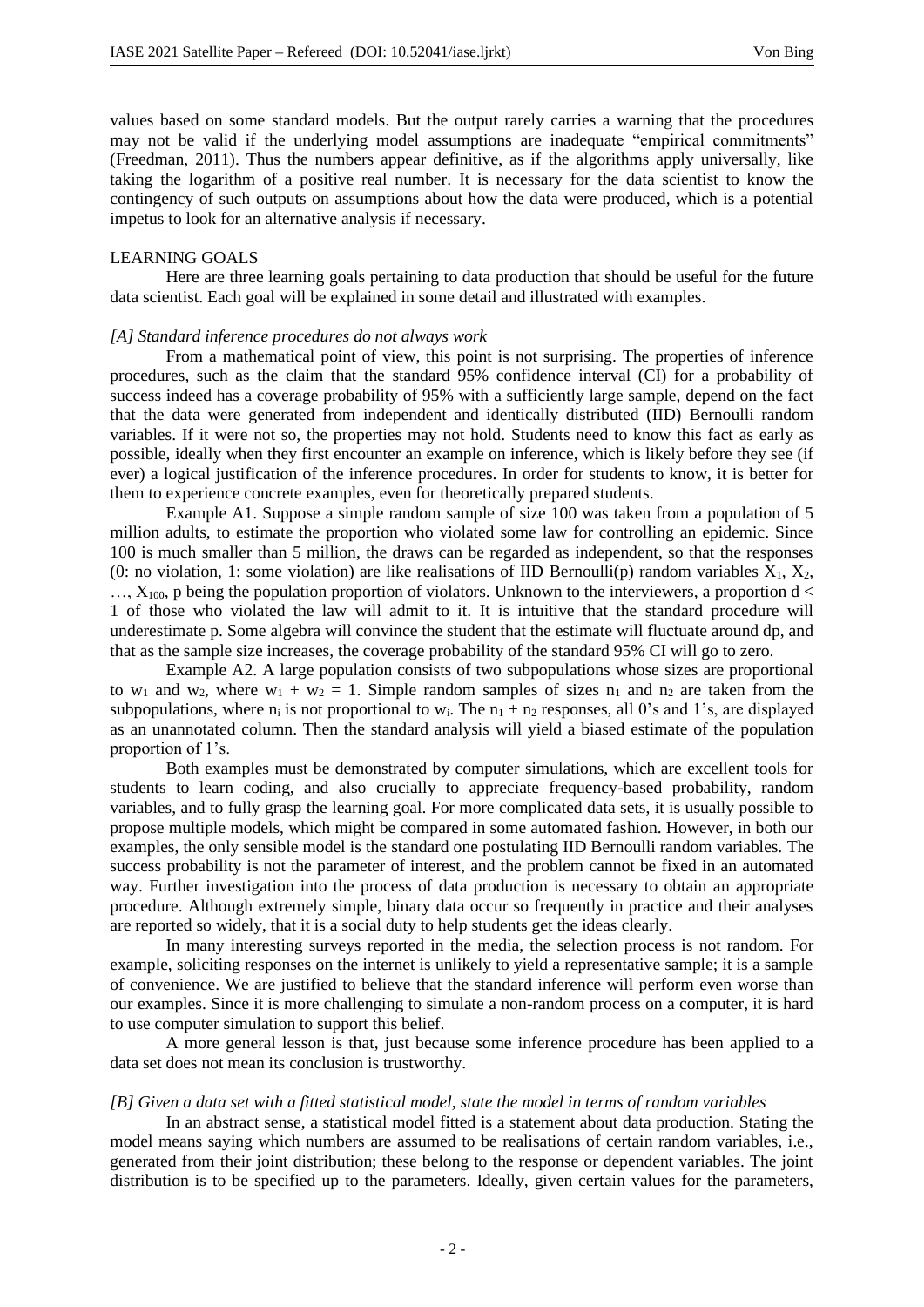pseudo-data sets can be simulated in a computer to illustrate the randomness in the model and also to verify the inference results or to check the goodness-of-fit of the model. Insightful references for teaching this idea at introductory and advance levels are Freedman, Pisani and Purves (2007) and Freedman (2009). Example A1 contains a statement of the standard model producing a list of 0's and 1's, so will not be repeated here.

Example B1. Numerical data  $y_i$ ,  $x_{i1}$ ,  $x_{i2}$ , ...,  $x_{ip}$  are obtained from individual i, where i ranges from 1 to n. Let y be the nx1 vector  $(y_1,...,y_n)$  and X be the nxp matrix with entry  $x_{ii}$  at row i and column j. The standard regression or linear model with normal errors can be stated in several ways.

By entry: For each i,  $y_i$  is a realization of  $Y_i = \beta_1 x_{i1} + \cdots + \beta_p x_{ip} + \varepsilon_i$ , where  $\varepsilon_i \sim N(0, \sigma^2)$ .  $Y_1, \ldots, Y_n$  are independent random variables, and  $\beta_1, \ldots, \beta_p, \sigma^2$  are parameters.

As vector: y is a realization of Y ~ N(X $\beta$ ,  $\sigma^2 I_n$ ), where  $\beta = (\beta_1, ..., \beta_p)$  and  $\sigma^2$  are parameters.  $I_n$  is the nxn identity matrix.

Given the popularity of the regression model, asking students to make such statements might seem overboard. But without explicit articulation, the model assumptions will not take hold firmly in the mind. Powerful software tends to exacerbate the difficulty, since so many models can be fitted easily, leaving less time to scrutinise the internal workings of any model. Another important benefit is that model articulation emphasises the connection between probability theory and inference, which is hard to grasp, and not often taught. In order to see the equivalence of the two statements, the students need to know a special property, that uncorrelated normal variables are independent. Hence basic knowledge in probability theory also gets reinforced.

Example B2. In B1, if y's are either 0 or 1, the standard model is the logistic regression. For each i,  $y_i$  is a realization of  $Y_i$  ~ Bernoulli( $p_i$ ), where

 $log(p_i/(1-p_i)) = \beta_1 x_{i1} + \cdots + \beta_p x_{ip}$ 

 $Y_1, \ldots, Y_n$  are independent random variables, and  $\beta_1, \ldots, \beta_p$  are parameters.

Unlike the linear model, there is no easy way to state the distribution of the random vector Y of a generalised linear model (GLM), of which logistic and Poisson regressions are the most commonly used special cases. The underlying distribution of a GLM is more elusive than a linear model.

Example B3. In B1, if y's are non-negative integers, the standard model is the Poisson regression. For each i,  $y_i$  is a realization of  $Y_i \sim \text{Poisson}(\mu_i)$ , where

$$
log(\mu_i) = \beta_1 x_{i1} + \cdots + \beta_p x_{ip}
$$

 $Y_1, \ldots, Y_n$  are independent random variables, and  $\beta_1, \ldots, \beta_p$  are parameters.

Example B4. Suppose each of n adults is classified as either old (>60 years) or young, and either diabetic or not diabetic. There are then three commonly used models for the four counts:  $n_{11}$  (old diabetic),  $n_{12}$  (old non-diabetic),  $n_{21}$  (young diabetic), and  $n_{22}$  (young non-diabetic), which add up to n.

[i]  $(n_{11}, n_{12}, n_{21}, n_{22})$  is a realisation of  $(N_{11}, N_{12}, N_{21}, N_{22}) \sim \text{Multinomial}(n, (p_{11}, p_{12}, p_{21}, p_{22}))$ , where the p's are proportions summing to 1.

[ii]  $(n_{i1}, n_{i2})$  is a realisation of  $(N_{i1}, N_{i2}) \sim Binomial(q_{i1} - q_{i})$ , where  $q_1$  and  $q_2$  are proportions.  $(N_{11},$  $N_{12}$ ) and  $(N_{21}, N_{22})$  are independent random vectors.

[iii]  $(n_{1i}, n_{2i})$  is a realisation of  $(N_{1i}, N_{2i}) \sim Binomial(r_i, 1-r_i)$ , where  $r_1$  and  $r_2$  are proportions.  $(N_{11},$  $N_{21}$ ) and  $(N_{12}, N_{22})$  are independent random vectors.

#### *[C] Does the model describe the data production process accurately?*

This question usually cannot be answered definitively. Nevertheless, it is useful to try to answer it, so as to temper the faith placed on the inference conclusions. An effect supported by a very small p-value, even if its size is judged to be practically significant, is not worth much if the underlying model is suspect. The discovery might be largely driven by biased data production, and by using an unsuitable model, bias in the effect estimate is misinterpreted as genuine signal.

Generally speaking, model-based analysis of data from observational studies has to be approached very cautiously. Even if the data were obtained by a simple random sample from a welldefined population, the standard model can be wrong because of non-response or response bias, such as Example A1. Rigorous surveys typically employ other probability sampling methods than simple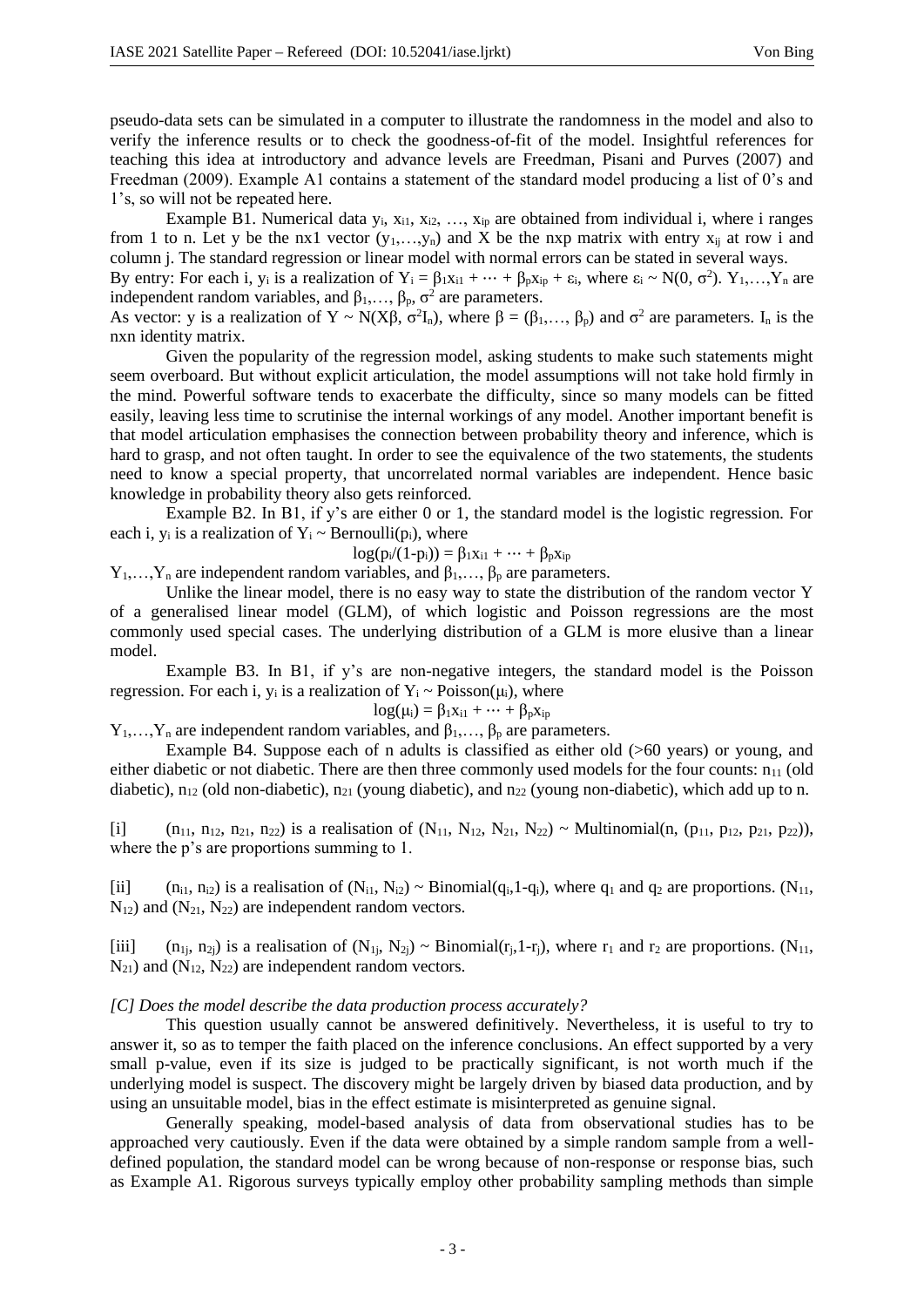random sampling. If such data are analysed by the standard model, say for the purpose of classroom teaching, the students must be told clearly that there is a divide between the model and the data production process, that there are technical fixes to bridge the gap, which they can learn later. The mass media regularly report sensational findings from surveys that rely on samples of convenience. Such articles almost never acknowledge that it is extremely unlikely for any model to mimic the rather complex mechanism of data production, and therefore, any inference is suspect.

The simplest association study involves two binary variables. Borrowing from epidemiology, the study can be cross-sectional, cohort or case-control. If the data were obtained via simple random sampling from either the whole population, the two exposure strata, or the two response strata, then [i], [ii] or [iii] in Example B4 is respectively the correct model, provided the strata are large. If the parameter of interest is the odds ratio, then remarkably for all three models, the formulae for the maximum likelihood estimate and the approximate standard error are the same. However, many studies do not employ any probability sampling; it is challenging enough to get any data. This does not mean the data are not useful. Many important medical discoveries were made with such data, including the harm of smoking. But it ought to put a seed of doubt into inference results. We should also watch out for sentences such as "Since the study is cross-sectional, we may assume that the four counts are realisations of a multinomial distribution." A cross-sectional study can be based on a sample of convenience.

The logistic regression model (B2) amounts to independent simple random samples from strata defined by distinct combinations of predictor values present in the data set. This view nicely separates the prediction challenge into two components: the random part from the simple random samples, and the systematic part from the fact that most likely not all strata defined by the predictors in the population have been sampled. Using a linear combination to make predictions for unseen strata can be quite wrong. For a simple example, let there be  $p = 2$  binary predictors, and suppose individual i has  $(x_{i1},x_{i2}) = (0,0)$ ,  $(0,1)$  or  $(1,0)$  only, i.e., the  $(1,1)$ -stratum is not sampled. Then the logistic regression model has to be additive in order to predict the proportion of 1's in the (1,1)-stratum. Obviously, it will be wrong if there is interaction. These points apply to the linear and Poisson regression models, with obvious adaptations.

### DISCUSSION

A data set has been produced by some unknown process. Ideally, there is a method, operating on the data set alone, or some auxiliary information, to design a statistical model that mimics the process closely. Example A1 shows there is no such thing in the simplest case of binary data. The prospect is likely no better for more complicated data types. Hence it is so important for the data scientist to develop a good understanding of the distinction between data production and statistical models, and the distance that often separates them.

Pedagogically, B must be come before C: explicit statement of the model precedes and facilitates an attempt to inquire the extent to which the model assumptions are rooted in reality. A can be anywhere, though it is put in the beginning as I feel the inference of a proportion is sufficiently elementary to establish a beachhead for the more demanding tasks in B and C.

If the three suggested learning goals seem unfamiliar in statistics education, I hope this article has made sufficient arguments in favour of their inclusion. Perhaps another consequence of the emergence of data science is a message to statistics educators to relook at our beliefs and practice. On this note, it is also time for statisticians to adopt a more relaxed attitude towards the concept of a true model. Perhaps the main conclusion of a study should be specific predictions about future observations, rather than a best guess of the true model, which often degenerates into a set of competing models which are too close to distinguish.

The random variable is a constant appearance in the presentation here, which is suitable for students who have some acquaintance with elementary manipulation of random variables acquired through, for example, a course in probability theory; a measure-theoretic understanding is not necessary. When teaching less-prepared students inference, formal or informal, these lessons ought to be included. The box model (Freedman, Pisani and Purves 2007) is a powerful and effective pedagogical tool to convey the essential messages in a more elementary way.